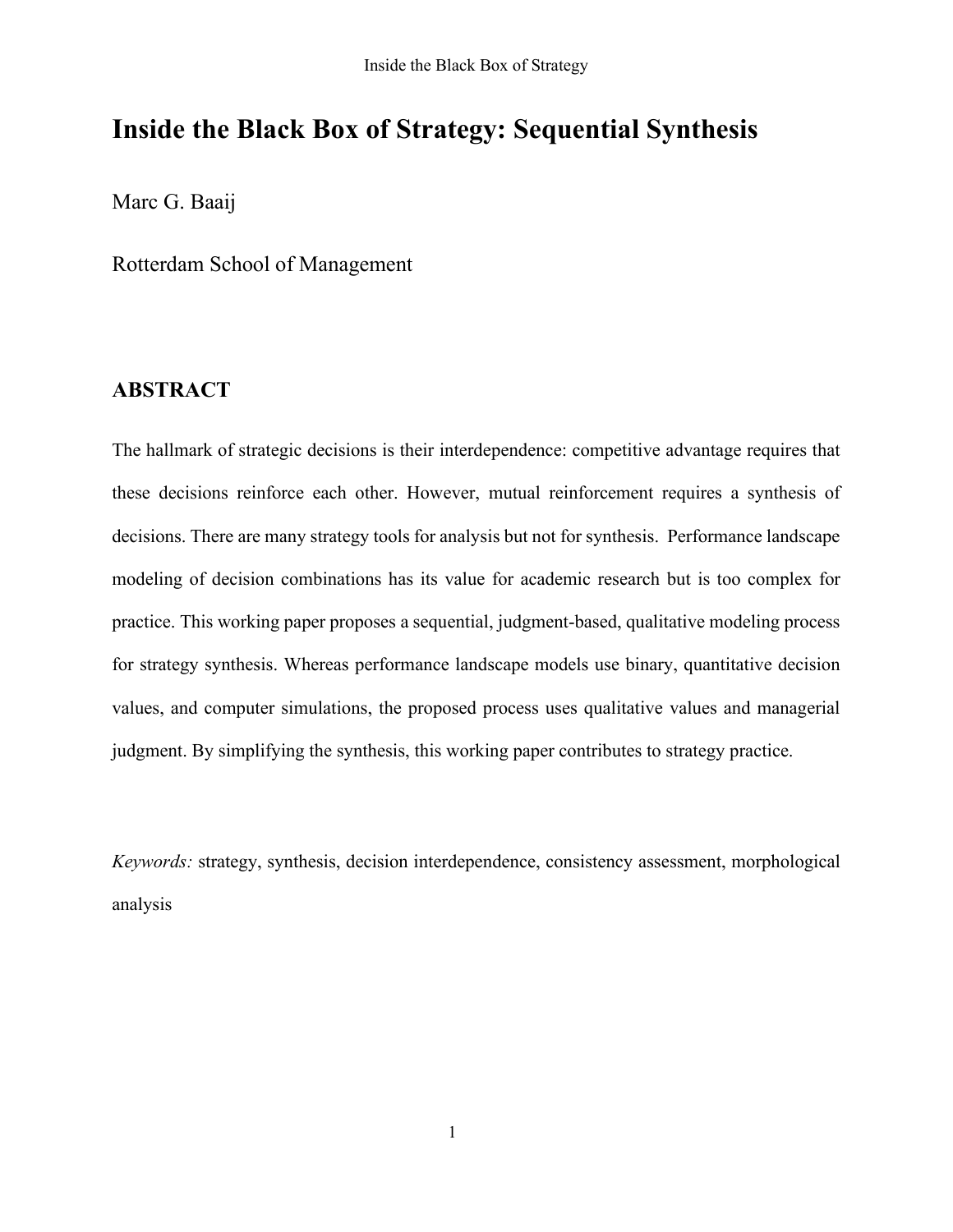#### **INTRODUCTION**

A strategy is "the smallest set of choices to optimally guide (or force) other choices" (Van den Steen, 2017, p. 2616). The hallmark of strategic choices or decisions is their interdependence (Leiblein, Reuer & Zenger, 2018). Competitive advantage depends on the mutual reinforcement of the strategic decisions (Leiblein et al., 2018).

This mutual reinforcement requires a synthesis. However, strategy synthesis represents an elusive "black box" in the strategy literature (for reviews, see Burgelman, Floyd, Laamanen, Mantere, Vaara & Whittington, 2018; Laamanen, 2017). Strategic planning lacks a deliberate process for synthesis (for a review, see Wolf & Floyd, 2017). A review of strategy tools (Vuorinen, Hakala, Kohtamäki, & Uusitalo, 2018) identifies various tools for analyzing the fit between organization and environment, but none of them guides the synthesis. Therefore, strategy synthesis has to depend on imagination, experimentation, and chance.

As the search for the peak on a performance landscape, performance landscape modeling considers the combination of interdependent choices that form a strategy (for an overview, see Baumann, Schmidt & Stieglitz, 2019). While valuable for academic research, the computer simulations, even with binary decision values  $(0,1)$ , are too complex for practice (Rivkin, 2000).

The purpose of this working paper is to explore the possibilities for a simple strategy synthesis process. The research question is: How can actors assess the interdependence between strategic choices and create a reinforcing configuration of these choices in a simple manner?

Performance landscape modeling originated from evolutionary biology; an alternative modeling approach in that field is "morphological analysis," or the study of structural interrelationships between organisms (Ritchey, 2013). While performance landscape modeling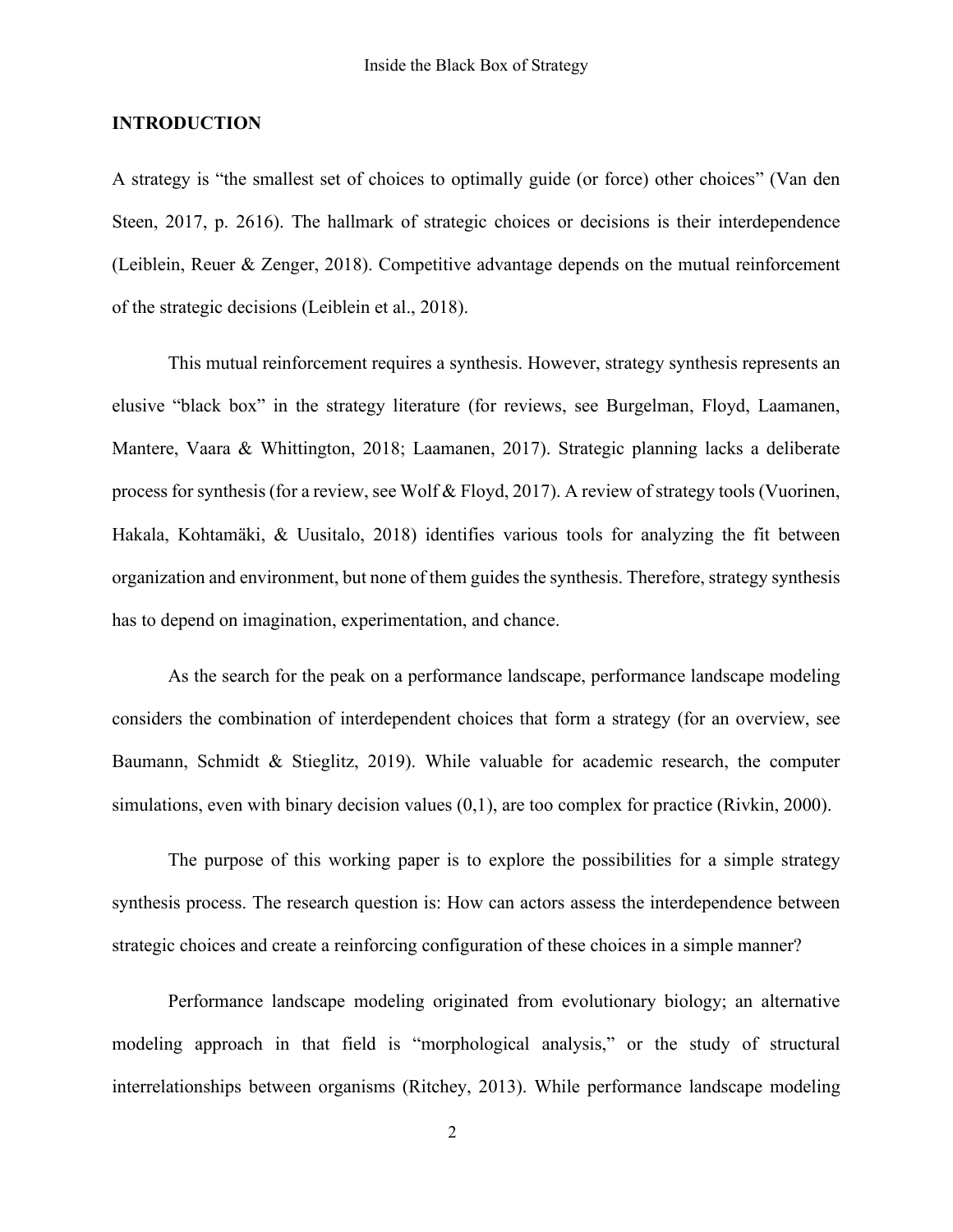uses quantitative binary decision values and computer simulation, general morphological analysis or GMA (Ritchey, 2013) utilizes qualitative decision alternatives and human judgment to assess the consistency of combinations of decisions. The main simplification principle in GMA is sequencing: Instead of simultaneous assessment of all possible relationships between all decisions, GMA sequentially compares *pairs* of decision values. This working paper's main contribution is translating GMA to a sequential, judgment-based, qualitative modeling process for strategy synthesis. This process aims to increase the efficiency and effectiveness of strategy synthesis.

The structure of this working paper is as follows. The following section identifies the strategic choices and sub-choices. After that, we describe the process for combining values of subchoices into a consistent choice configuration. The following section outlines how to combine choice configurations into a consistent strategy configuration. The working paper ends with a discussion and a conclusion.

# **IDENTIFICATION OF THE POSSIBLE VALUES OF THE SUB-CHOICES OF A STRATEGY-CONFIGURATION**

The strategy tool closest to the synthesis process is the "Strategy Diamond" (Hambrick  $\&$ Frederickson, 2001). It visualizes the configuration of decisions but does not guide *how* to configure them. Strategy formation begins with identifying the (sub-) choices and then consistently combining them. Decomposition of a complex whole into simpler elements is an essential principle of the design of complex systems (Simon, 1962); choices are the simpler elements of strategy.

Building on the "Strategy Diamond" (Hambrick & Frederickson, 2001) and the "Value-Based Strategy" framework (Brandenburger & Stuart, 1996), I distinguish between four choices: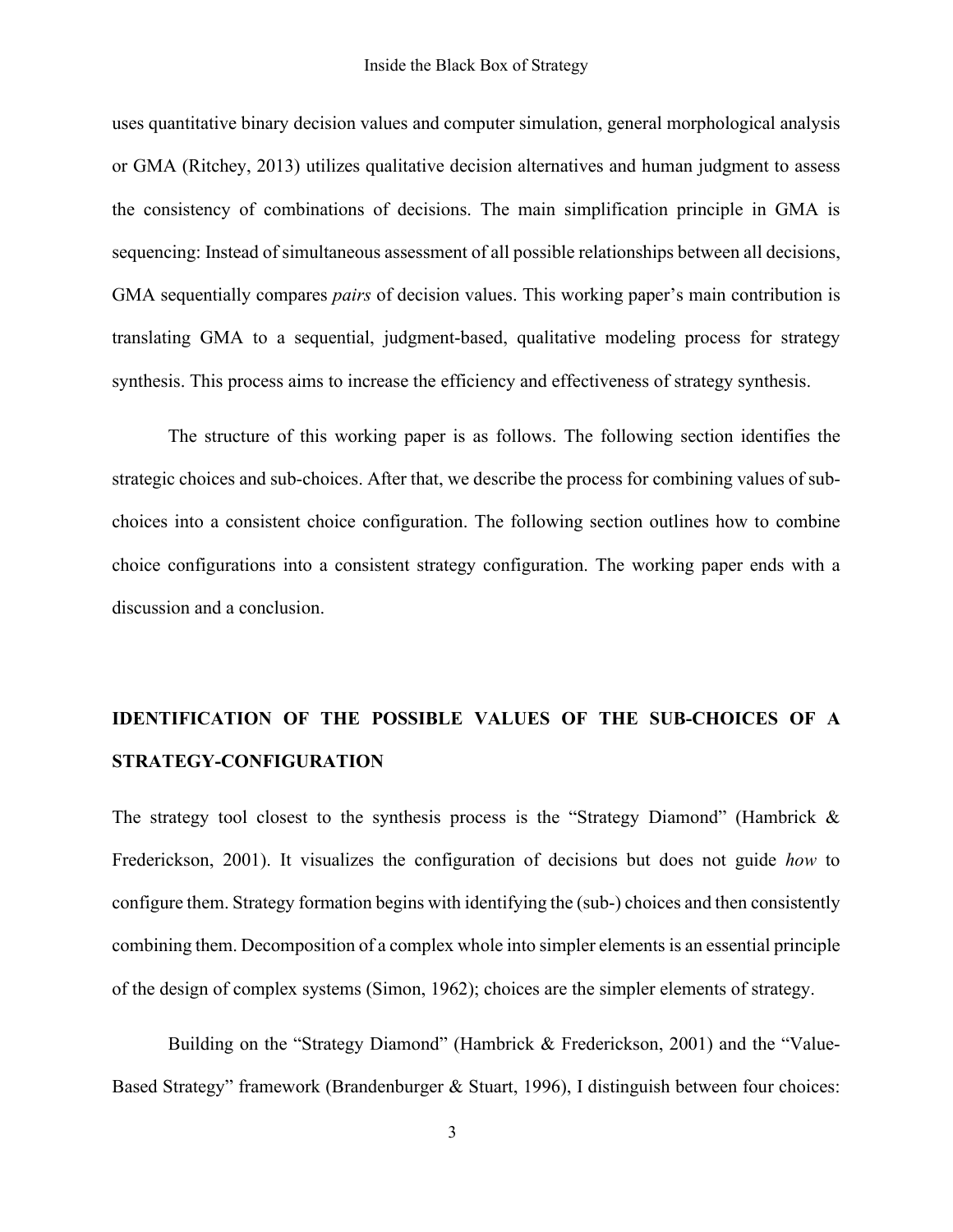arena, customer value proposition, value creation model, and value capture model. This configuration of four choices represents the highest level of abstraction. We decompose these four choices into sub-choices. The subjects of the (sub-) choices are variables.

According to the "problem-finding and problem-solving" approach, firms can create value by identifying and solving problems (e.g., Baer, Dirks & Nickerson, 2013; Felin & Zenger, 2016; Nickerson & Zenger, 2004). If we apply this approach to strategy formation, the question becomes: What value(s) of a strategic variable contribute to the solution of the strategic problem? Each subchoice is a variable whose values should contribute to that solution; moreover, the values of the sub-choices should reinforce each other.

We illustrate the synthesis process with a fictive, stylized case about a business school (hereafter, "focal B-school"). Focal B-school is a prestigious, top-ranked school offering degree programs and executive education to develop global business leaders. The case focuses on the disruption to higher management education resulting from the introduction of digital technology. The board perceives digital disruption to be a strategic problem. It formulates a question to guide its problem-solving efforts: "*How should the focal B-school respond to the digital disruption of higher management education to continue to develop global business leaders profitably?"* Figure 1 presents how we decompose the strategic choices can into sub-choices. The number of subchoices may vary by choice.

Insert Figure 1 here: Lower the level of abstraction to identify the interdependent sub-choices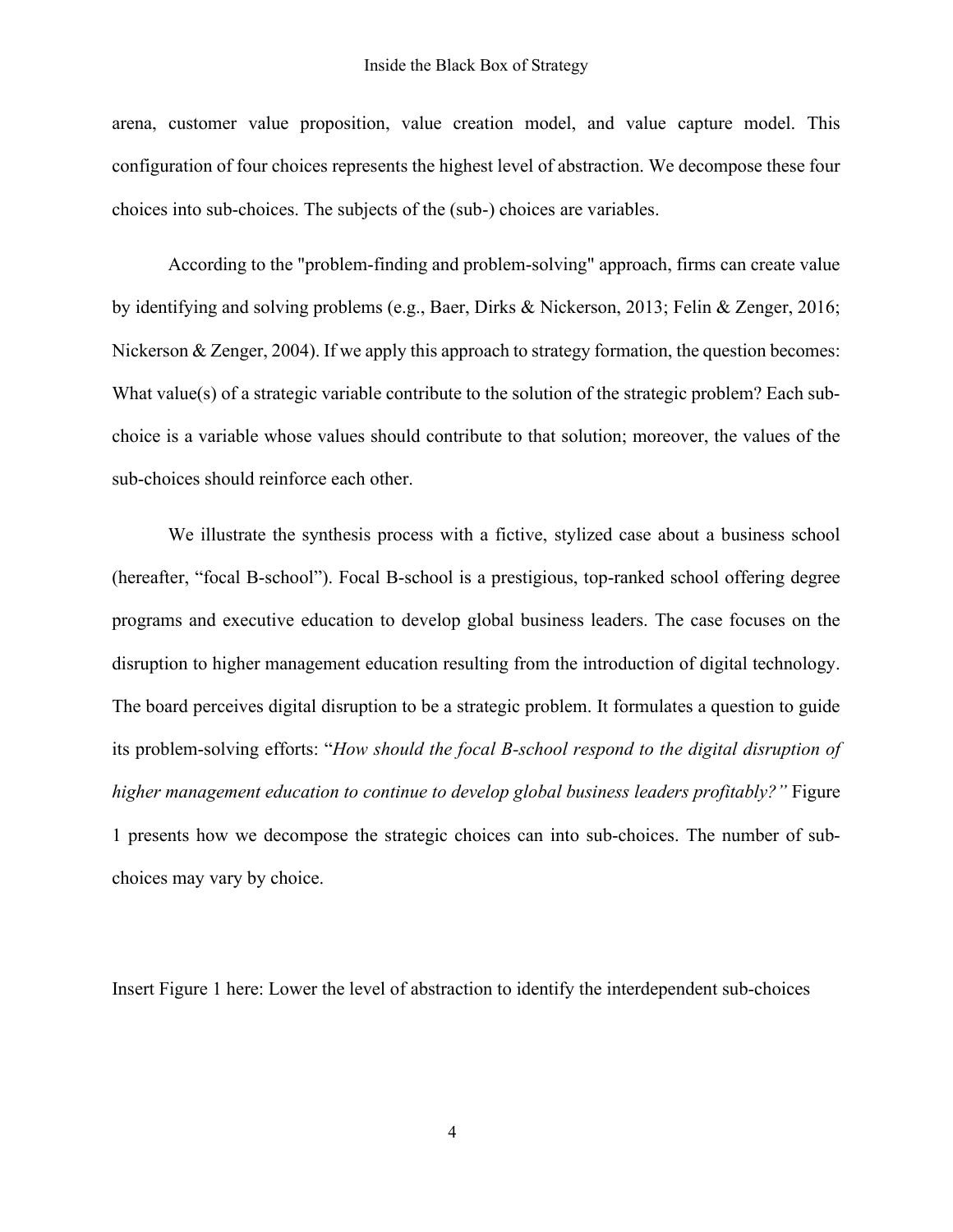Is the search for a consistent configuration of 16 values feasible? We might identify an analogical case with a configuration that we can simulate. We additionally might imagine a complete configuration or, by chance, encounter a consistent configuration. However, the odds of finding or imagining a *complete* configuration are small. A bottom-up approach that begins with the values of sub-choices provides better odds. To generate possible values for the individual sub-choices, We may use, for example, deductive reasoning, heuristics, analogical reasoning, imagination, and physical experimentation. The search for these values is beyond the scope of this working paper.

# **FIRST SYNTHESIS ROUND: COMBINE VALUES OF SUB-CHOICES INTO A CONSISTENT CHOICE-CONFIGURATION**

In the illustrative case, we combine the values of 16 sub-choices. To simplify the combinatory process, we divide it into two rounds: in the first round, we combine sub-choices into a consistent *choice* configuration. Because there are four choices, the first round comprises four combinatory processes. In the second round, we combine the four configurations into a consistent *strategy* configuration.

We illustrate the combinatory process with the example of the arena choice. This choice was decomposed into four sub-choices (see Figure 1), implying six possible mutual relationships between them. The simultaneous assessment of six relationships is too complex. Therefore, GMA suggests assessing only one pair of sub-choices (that is, one relationship) at a time.

For this pairwise assessment of the consistency of possible values, GMA uses a so-called "cross-consistency assessment matrix" (hereafter, CCA; see Figure 2). Each pair of sub-choices is a so-called "choice block." This matrix bears similarities to other matrices: the "influence matrix"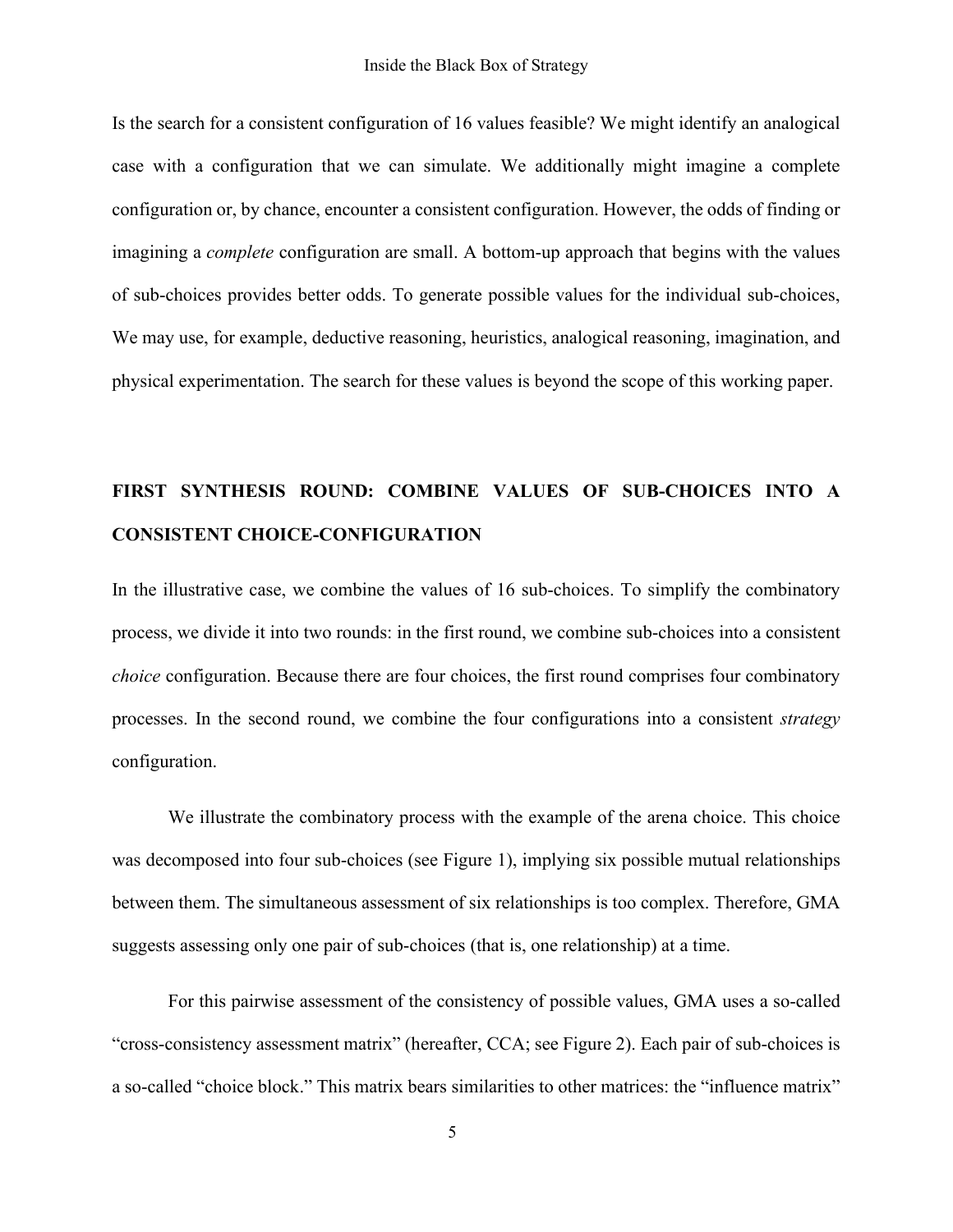or "interaction matrix" of decision choices that can model organizational adaptation (Ethiraj & Levinthal, 2004), the "adjacency matrix" for choice interaction in strategy making (Ghemawat & Levinthal, 2008), or the "design structure matrix" used for product development (Steward, 1981).

Insert Figure 2 here: Combine sub-choices into a consistent choice configuration: Example of the arena.

#### **First Step: Assess the Consistency of the First Two Sub-Choices**

In the first step, we assess the consistency of the possible values of the first and second sub-choice of the arena. The top-left choice block represents this pair in the matrix (see Figure 2). GMA suggests four evaluation criteria for qualitative assessment or judgment of the consistency of the values (Ritchey, 2015).

First, we assessthe logic of the combination of these two values. The combination of values may be a logical contradiction: here, we may use strategy frameworks. We compare the focal relationship with the theoretical relationship. Second, we assess the empirical compatibility of the values. A combination of values may be improbable, given empirical evidence: that combination is never, or very rarely, seen in practice. Third, we consider the existence of normative constraints. Does this combination of values conflict with any norms? Fourth, we consider user-defined constraints of the focal organization. The assessment of the relationship between the values of the two sub-choices can vary from very negative (the values strongly conflict with each other) to very positive (the values strongly reinforce each other). A pair of values must fit all four criteria to qualify as consistent.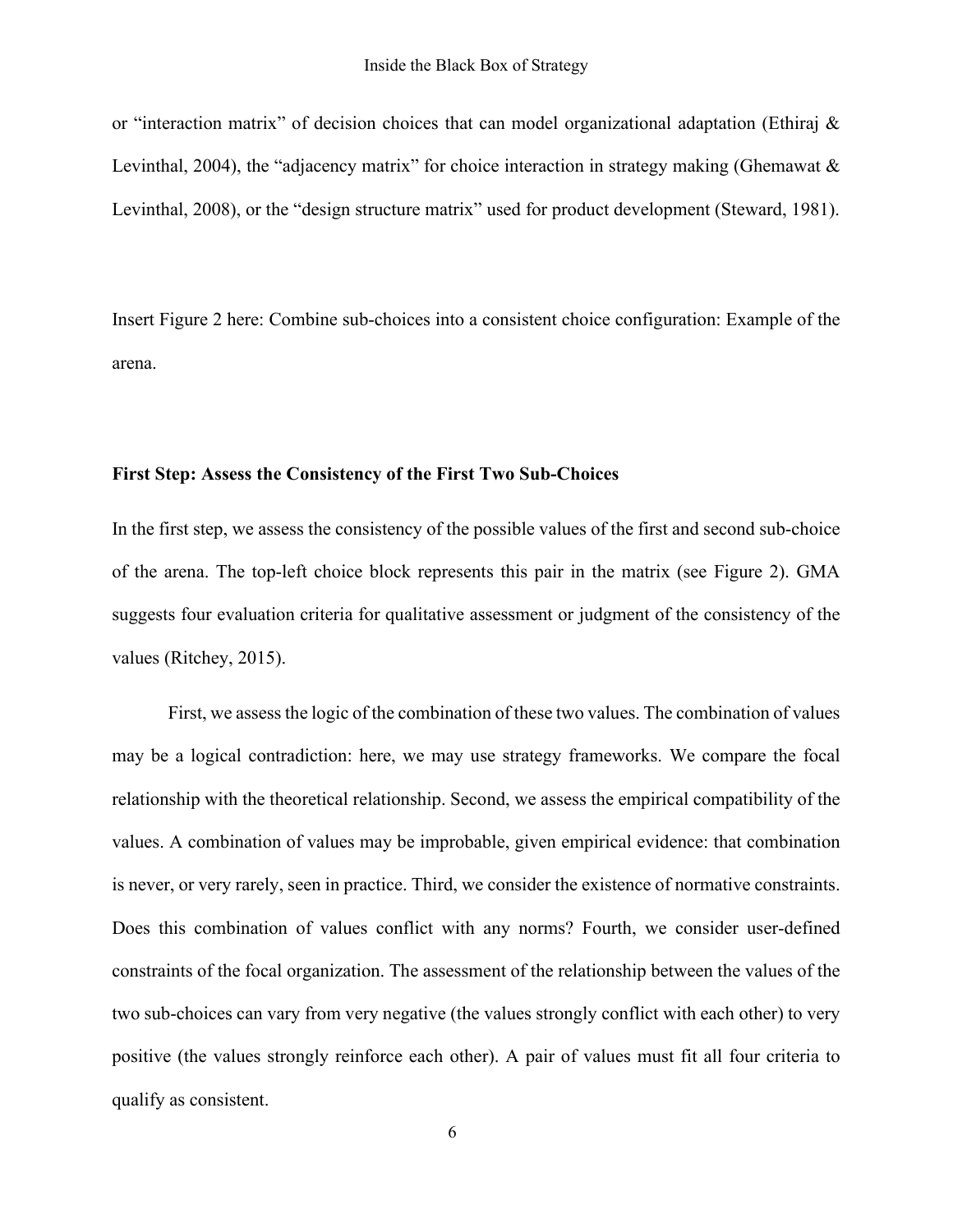We indicate the assessment in the form of a sign in the relevant cell in the matrix. In Figure 2, for simplicity, we use only one indicator for the assessment. If the assessment is positive, i.e., the values are consistent, we mark the cell with a "V"; in all other cases, we leave the cell empty. In this example, we assess all pairs of values as consistent. However, there may be no consistent pair in the matrix. Then we add lower-ranked values (from my search for possible values) to the matrix until I find at least one consistent pair.

#### **Second Step: Assess the Consistency of the First Three Sub-Choices**

Next, we select the third sub-choice of the arena: in the illustrative example, the customer range. To illustrate the process, we select one pair of offerings ranges and formats. The selected offerings range is "only education services," and the selected offerings formats are: "services" and "servicesas-a-product"; in this case, specifically, education services and education-services-as-a-product. The "V" sign of this selected pair has a circle in Figure 2.

We use the possible values of the third sub-choice to conduct a twofold consistency assessment. We assess the consistency of the possible values of the third choice and both the selected value of the first choice and the selected value of the second choice. The two-fold assessment takes place in two sub-steps. The first sub-step (Step 2a in Figure 2) assesses the consistency of the selected value of the offerings range and the possible values of the customer range. Following the previously outlined approach, we assess two possible values of the customer range as being consistent with "education only," namely "only students" and "students and schools." In the second sub-step (Step 2b in Figure 2), I assess the consistency of the selected value of the offerings formats and the possible values of the customer range. We find all four possible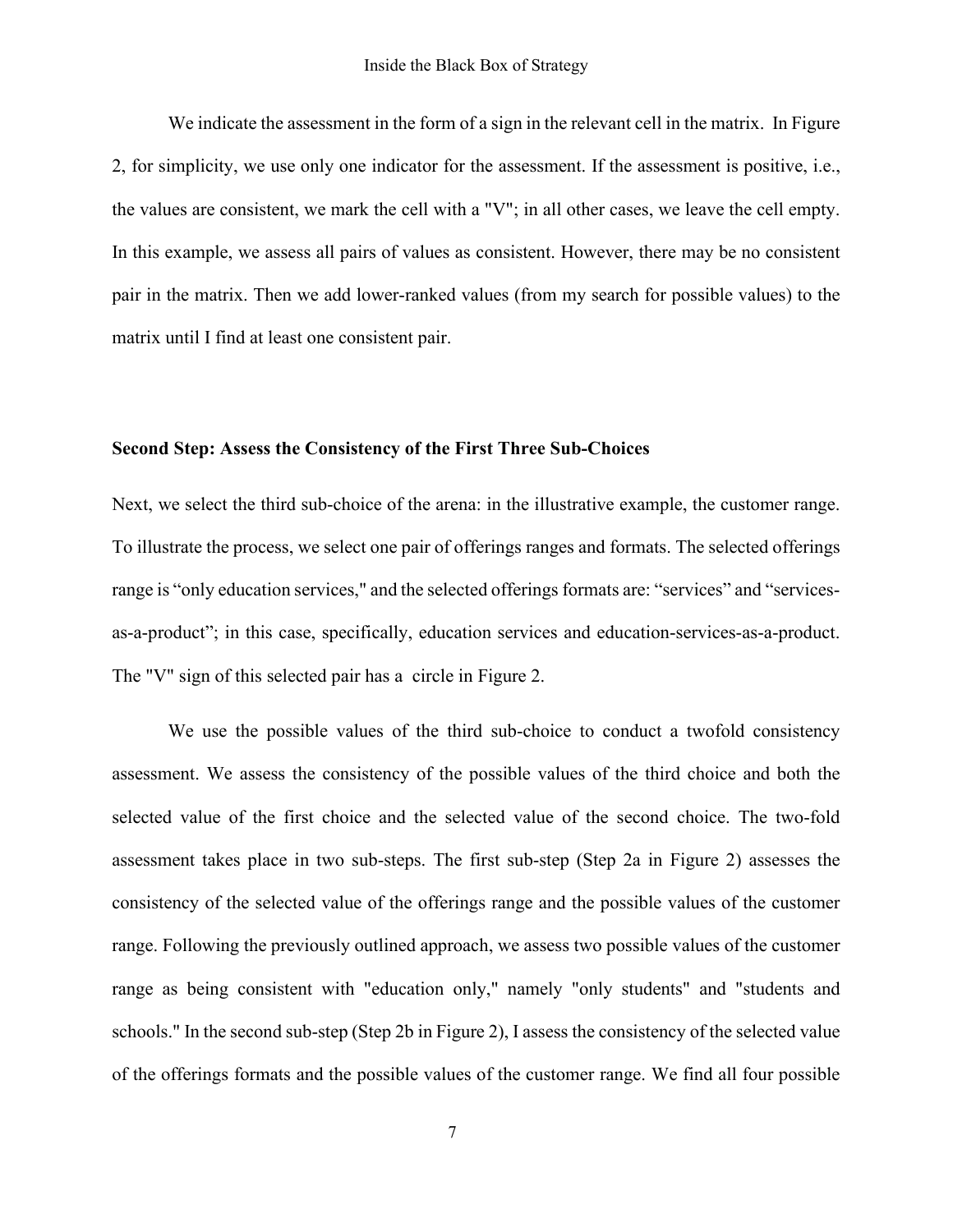values of the customer range to be consistent with "services" and "services-as-a-product." Both "only students" and "students and schools" meet the two-fold consistency assessment. The example uses "students and schools" as the selected value of the third sub-choice (see the circled V-mark in the two cells in Figure 2).

#### **Third Step: Assess the Consistency of the Four Sub-Choices**

We now add the fourth and final sub-choice of the arena, which is "customer segments." We use the possible values of the customer segments sub-choice to conduct a threefold consistency assessment. We assess the consistency of the values of the fourth sub-choice with the selected values of the consistent configuration of the first three sub-choices. The threefold consistency assessment comprises three sub-steps: in the first sub-step (Step 3a in Figure 2), I assess the consistency of the possible values of the customer segments and the selected value of the offerings range. In the second sub-step (Step 3b in Figure 2), I assess the consistency of the possible values of the customer segments and the selected value of the offerings formats. In the third sub-step (Step 3c in Figure 2), I assess the consistency of the possible values of the customer segments and the selected value of the customer range. Two values of the customer segments meet the threefold consistency assessment. The example uses "top and middle segment" as the selected value of the fourth sub-choice (see the three circled V-marks in Figure 2). This selection completes a consistent arena-configuration of sub-choices, to which we assign the following label: "Expand to serve other schools."

We repeat the process of combining sub-choices to create other consistent arena configurations. In this example, we identify four alternative arena configurations (not discussed in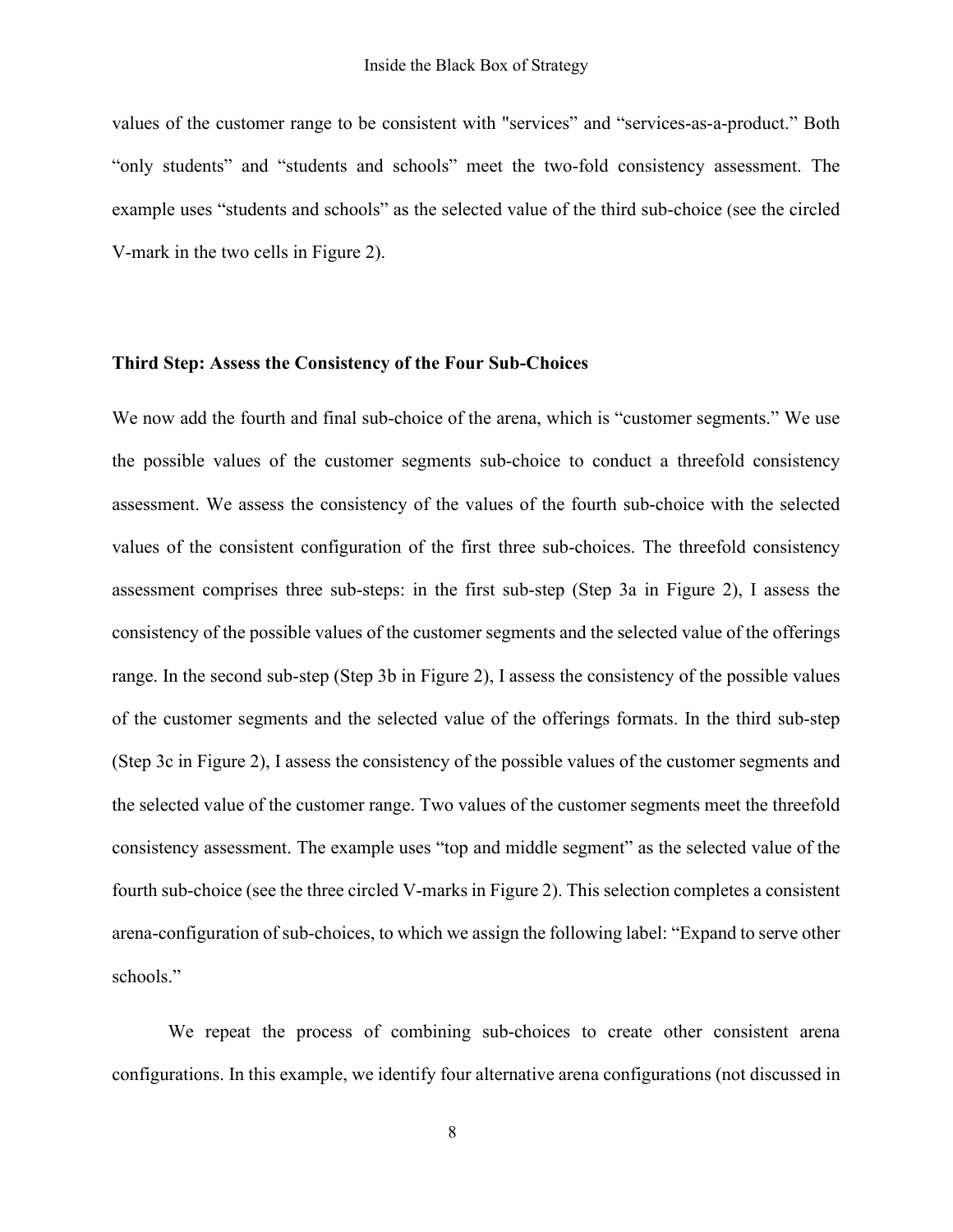this working paper). We repeat the same combinatory process for the other three strategic choices. After the first round, we have one or more consistent configurations for each choice.

# **SECOND SYNTHESIS ROUND: COMBINE VALUES OF CHOICE-CONFIGURATIONS INTO A CONSISTENT STRATEGY-CONFIGURATION**

The second round combines choices into a strategy. Like the first round, we assess the consistency of the choices in three steps (see Figure 3). Again, we perform a pairwise consistency assessment of the possible values of the choices. Each possible value of each choice is a configuration of values of the sub-choices. The values of these sub-choices are not shown in the second-round matrix because this would make the matrix unreadable.

Insert Figure 3 here: Combine choices into a consistent strategy-configuration

Since the process is like the first round, we shall not repeat it. However, we elaborate on the pairwise assessment of choices because it differs from the sub-choices. The relationship between the two choices depends on the relationships between the underlying sub-choices. Therefore, we decompose the consistency assessment of the two choices into the consistency of sub-choices of the first and the second choice. We can visualize these pairs of "sub-choice values" in a separate choice block (not shown in this working paper) that combines the values of the sub-choices of one choice with those of the other choice. Then we perform a pairwise consistency assessment of the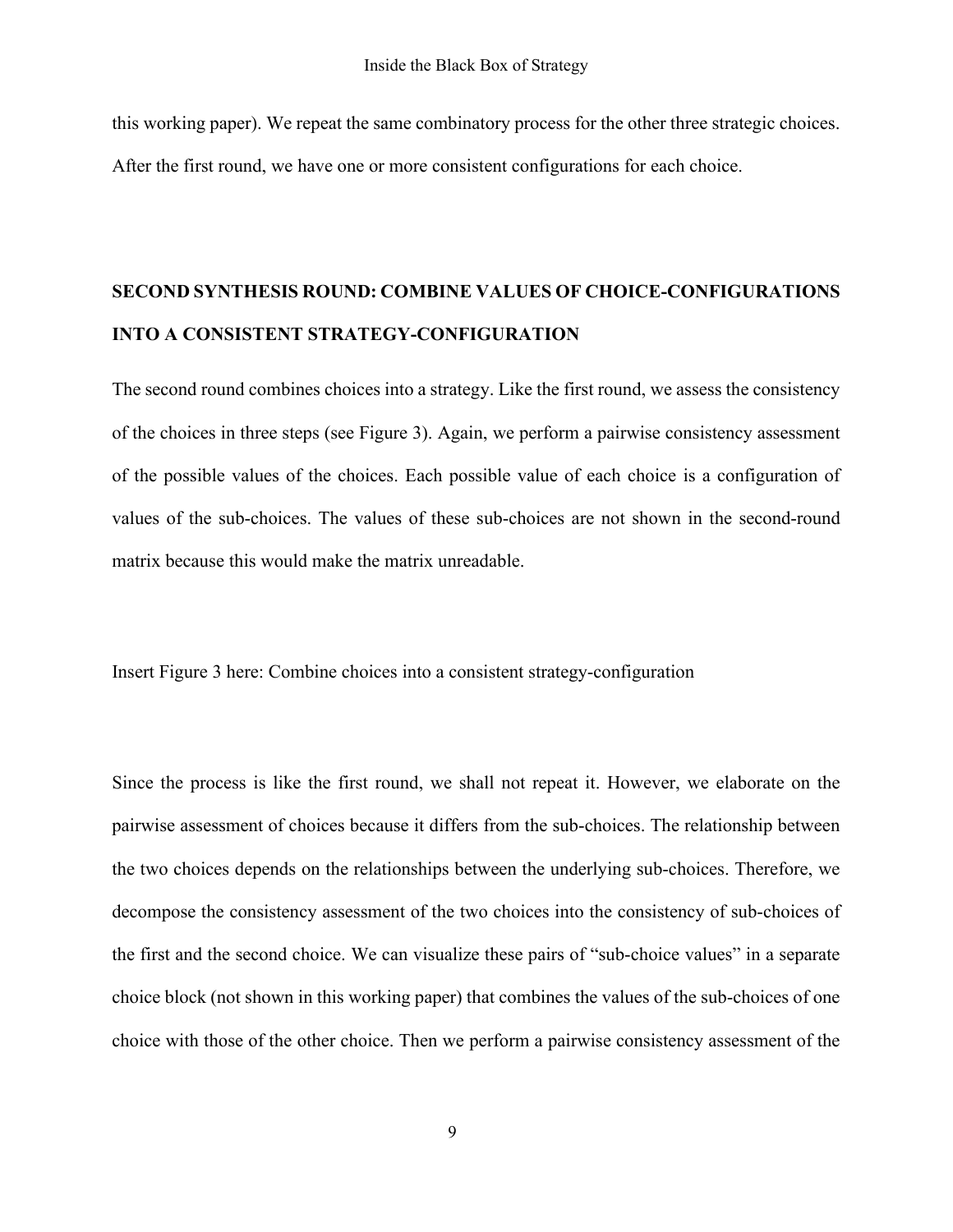value of a specific sub-choice of the first choice and a value of a specific sub-choice of the second choice.

#### **DISCUSSION AND CONCLUSION**

The proposed synthesis process liberates actors from dependence on imagination, experimentation, or chance in creating a strategy synthesis. Nevertheless, imagination, experimentation, or chance keep their value. They can also contribute to the generation of values for (sub-) choices. Individual actors may like the proposed process because it is relatively easy to understand and use. Organizations may benefit as well from this systematic approach to strategy synthesis. The explicitness of the process facilitates cooperation between participants: it is not a tacit, "black box" process that occurs in the mind of an individual actor.

Moreover, we could consider the CCA matrix a boundary object (Spee & Jarzabowski, 2009); it allows for a collective process, engaging relevant stakeholders in an "inclusive" approach to strategy formation. The transparency of the process also allows the actors to persuade relevant stakeholders better than a tacit, "black box" synthesis to approve or accept a new strategy and motivate these stakeholders to implement this strategy. The transparency of the proposed process may also help to resolve disputes between actors about strategic choices. The synthesis process allows for a transparent assessment of the consistency of alternative combinations, including those of the opposition.

Research has drawn attention to differences between the actual and intended use of strategy tools (Jarzabkowski & Kaplan, 2015). By describing the process as precisely as possible, we try to minimize ambiguity. However, we cannot rule out interpretive flexibility. We recognize that the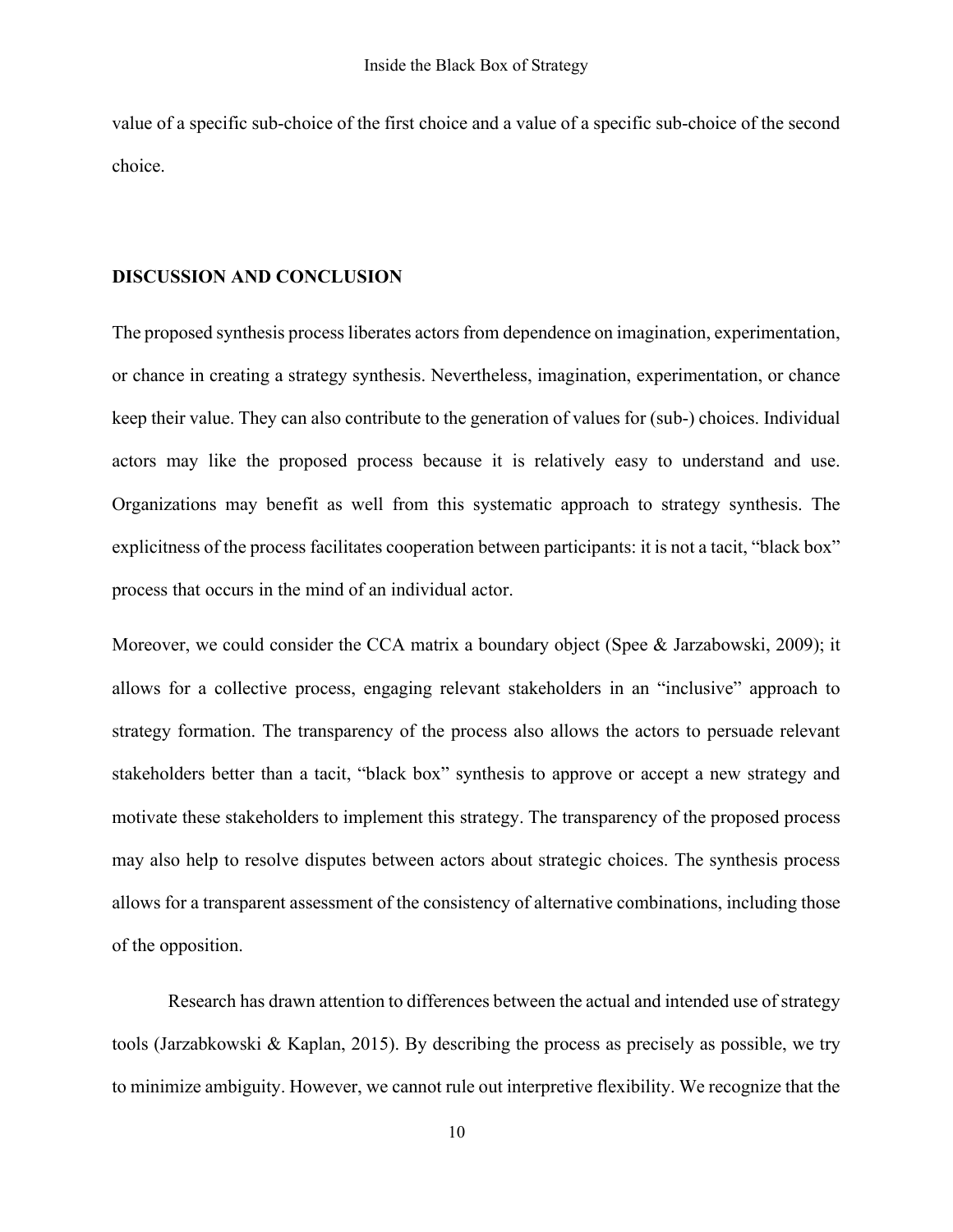process, while simple, requires much effort from the user. Actors may therefore cut corners. For example, instead of an extensive assessment based on the four criteria, the consistency of pairs can also be assessed more quickly. Moreover, actors may decide to skip the first round to combine choices instantly.

"The dirty little secret of the strategy industry is that it does not have any theory of strategy creation" (Hamel, 1997, p. 80). A possible explanation for the absence of such a theory is the complexity of the synthesis process. Strategy practice may benefit from the proposed, simple process because this complexity has only increased since Hamel's statement.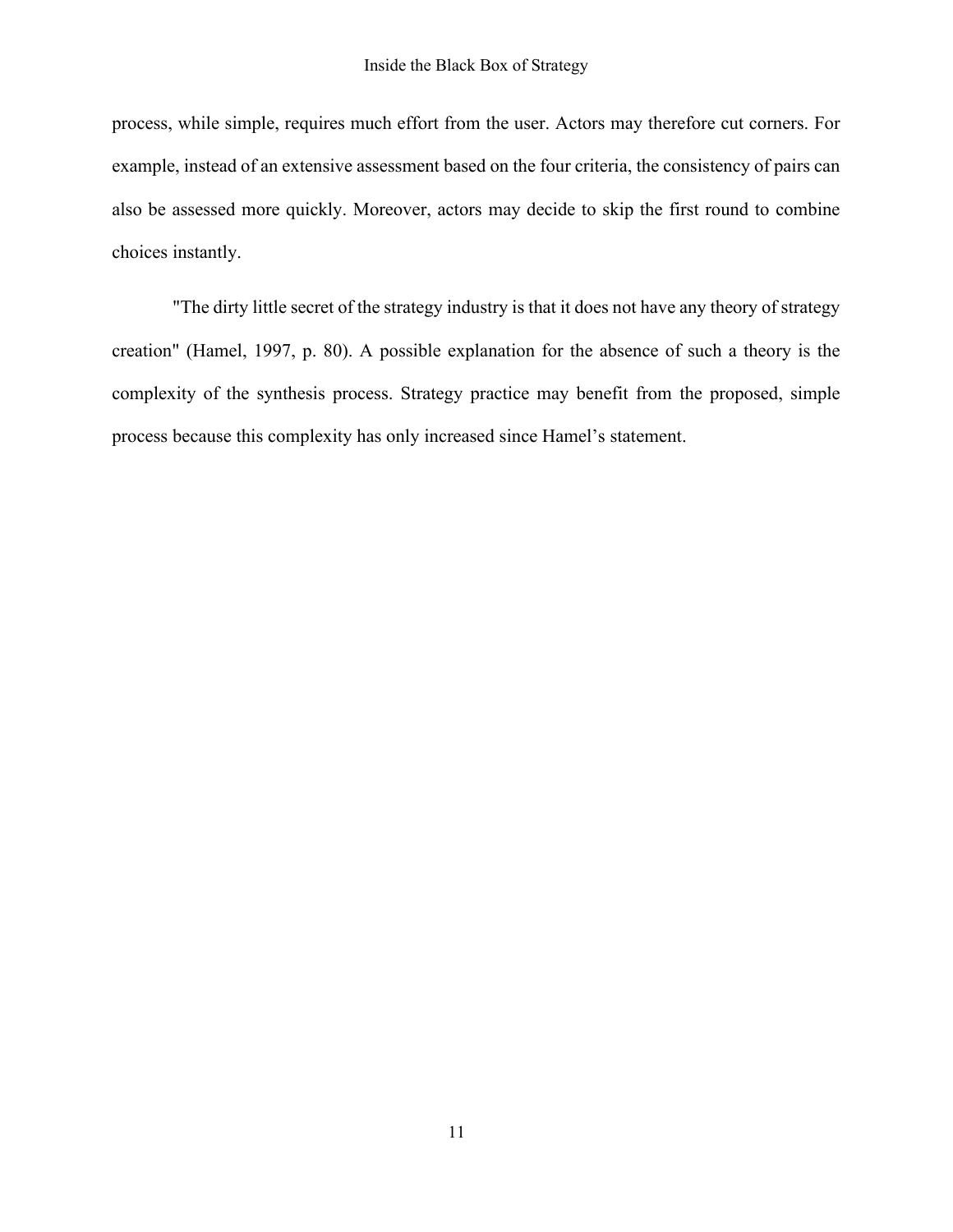### **REFERENCES**

Baer, M., Dirks, K. T., & Nickerson, J. A., 2013. Microfoundations of strategic problem formulation. Strategic Management Journal, 34(2), 197–214.

Baumann, O., Schmidt, J., & Stieglitz, N., 2019. Effective search in rugged performance landscapes: A review and outlook. Journal of Management, 45(1), 285–318.

Brandenburger, A. M., & Stuart Jr, H. W., 1996. Value-based business strategy. Journal of Economics & Management Strategy, 5(1), 5–24.

Burgelman, R. A., Floyd, S. W., Laamanen, T., Mantere, S., Vaara, E., & Whittington, R., 2018. Strategy processes and practices: Dialogues and intersections. Strategic Management Journal, 39(3), 531–558.

Ethiraj, S. K., & Levinthal, D., 2004. Bounded rationality and the search for organizational architecture: An evolutionary perspective on the design of organizations and their evolvability. Administrative Science Quarterly, 49(3), 404–437.

Felin, T., & Zenger, T. R., 2016. Crossroads—Strategy, problems, and a theory for the firm. Organization Science, 27(1), 222–231.

Ghemawat, P., & Levinthal, D., 2008. Choice interactions and business strategy. Management Science, 54(9), 1638–1651.

Hambrick, D. C., & Fredrickson, J. W., 2001. Are you sure you have a strategy? Academy of Management Perspectives, 15(4), 48–59.

Hamel, G. 1997, June 23. Killer strategies that make shareholders rich. Fortune, 70–88.

Jarzabkowski, P., & Kaplan, S., 2015. Strategy tools‐in‐use: A framework for understanding "technologies of rationality" in practice. Strategic Management Journal, 36(4), 537-558.

Laamanen, T., 2017. Reflecting on the past 50 years of Long Range Planning and a research agenda for the next 50. Long Range Planning, 50(1), 1-7.

Leiblein, M. J., Reuer, J. J., & Zenger, T., 2018. What makes a decision strategic? Strategy Science, 3(4), 558–573.

Nickerson, J. A., & Zenger, T. R., 2004. A knowledge-based theory of the firm—The problemsolving perspective. Organization Science, 15(6), 617–632.

Ritchey, T., 2013. General morphological analysis. A general method for non-quantified modelling. Revised paper. Swedish Morphological Society. Retrieved from http://www.swemorph.com/ma.html

Ritchey, T., 2015. Principles of cross-consistency assessment in general morphological modelling. Acta Morphologica Generalis, 4(2),1–20.

Rivkin, J. W., 2000. Imitation of complex strategies. Management Science, 46(6), 824–844.

Simon, H. A., 1962. The architecture of complexity. Proceedings of the American Philosophical Society, 106(6), 467–482.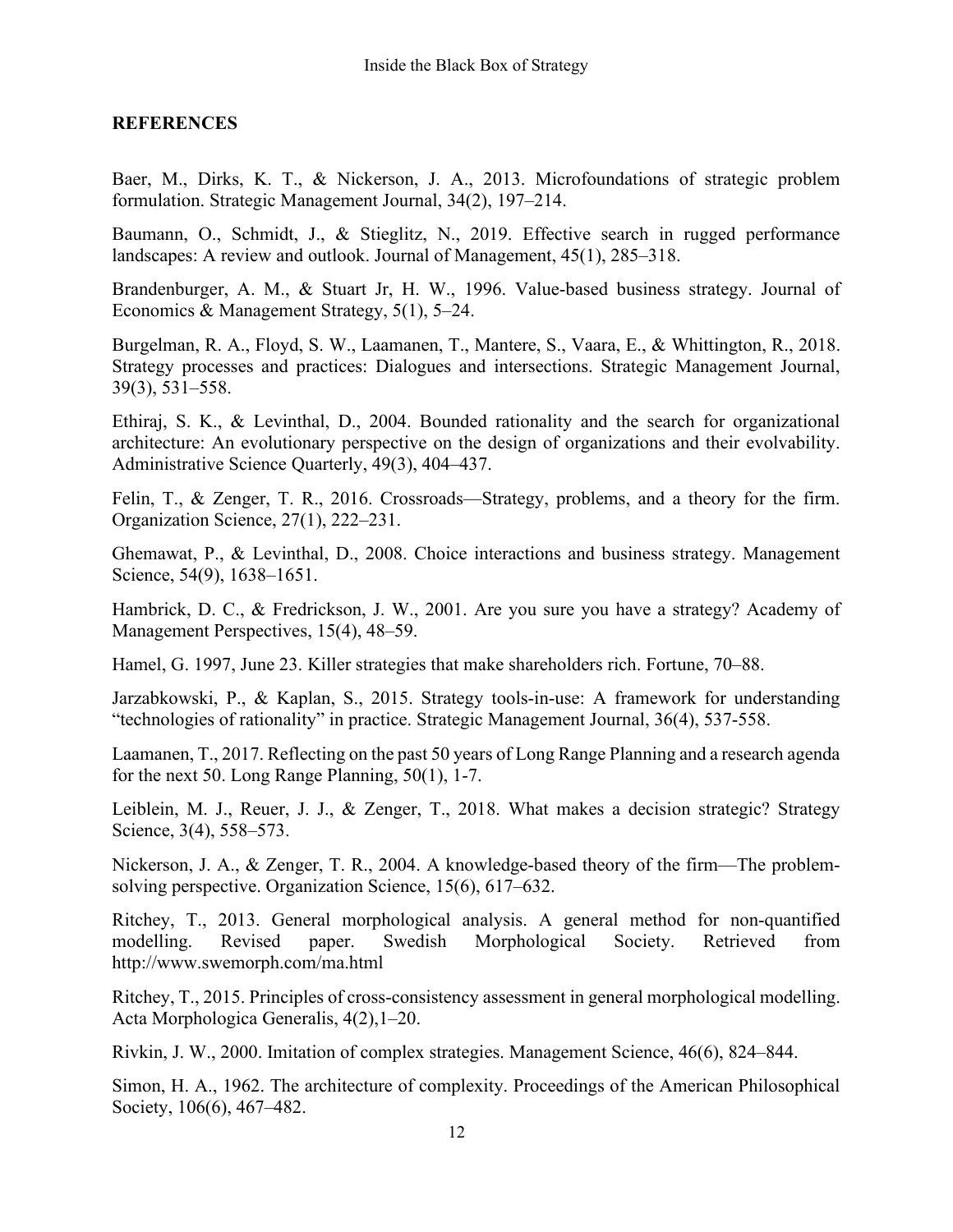Spee, A. P., & Jarzabkowski, P., 2009. Strategy tools as boundary objects. Strategic Organization, 7(2), 223-232.

Steward, D. V., 1981. The design structure system: A method for managing the design of complex systems. IEEE transactions on Engineering Management, EM-28(3), 71–74.

Van den Steen, E., 2017. A formal theory of strategy. Management Science, 63(8), 2616–2636.

Vuorinen, T., Hakala, H., Kohtamäki, M., & Uusitalo, K., 2018. Mapping the landscape of strategy tools: A review on strategy tools published in leading journals within the past 25 years. Long Range Planning, 51(4), 586-605.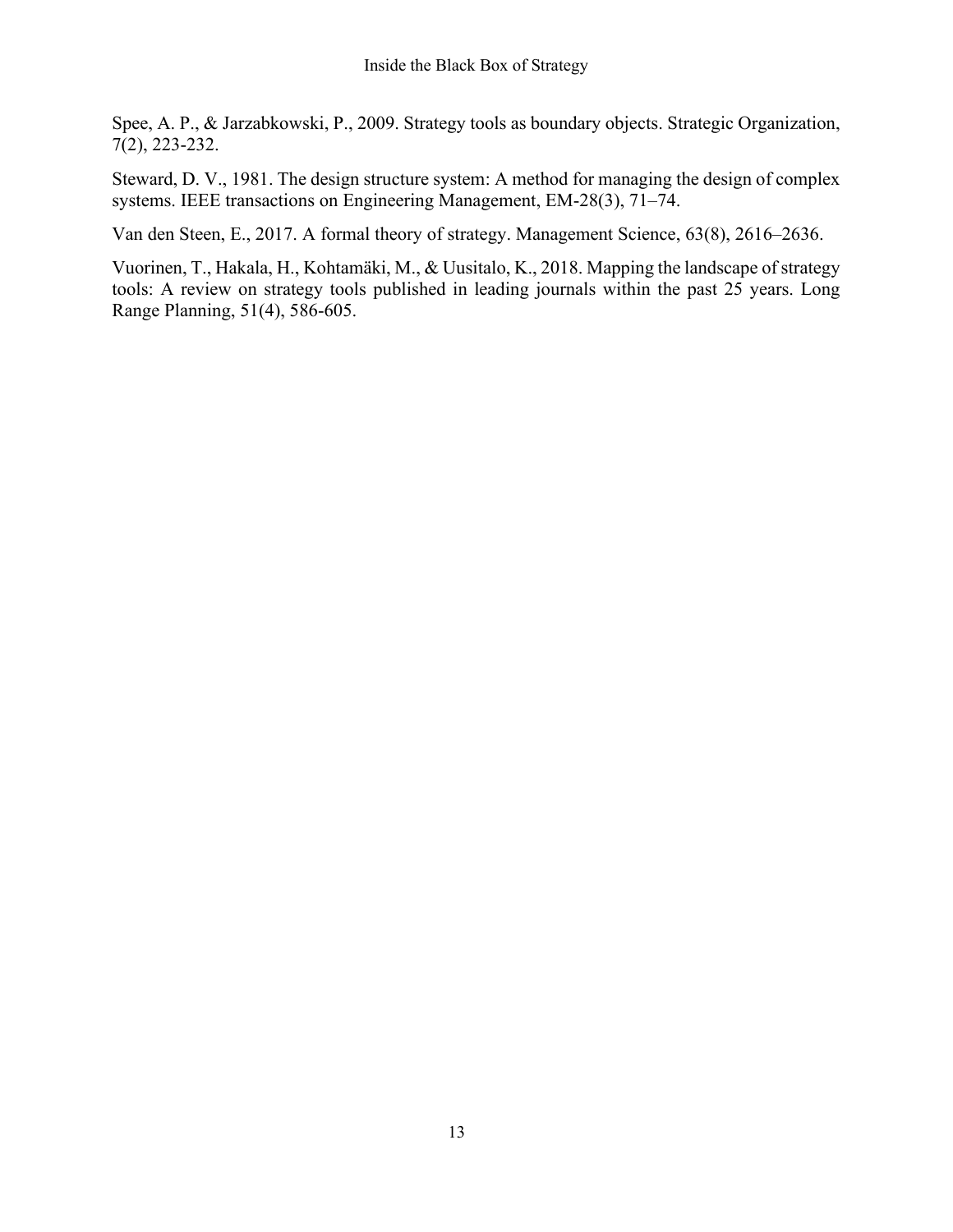

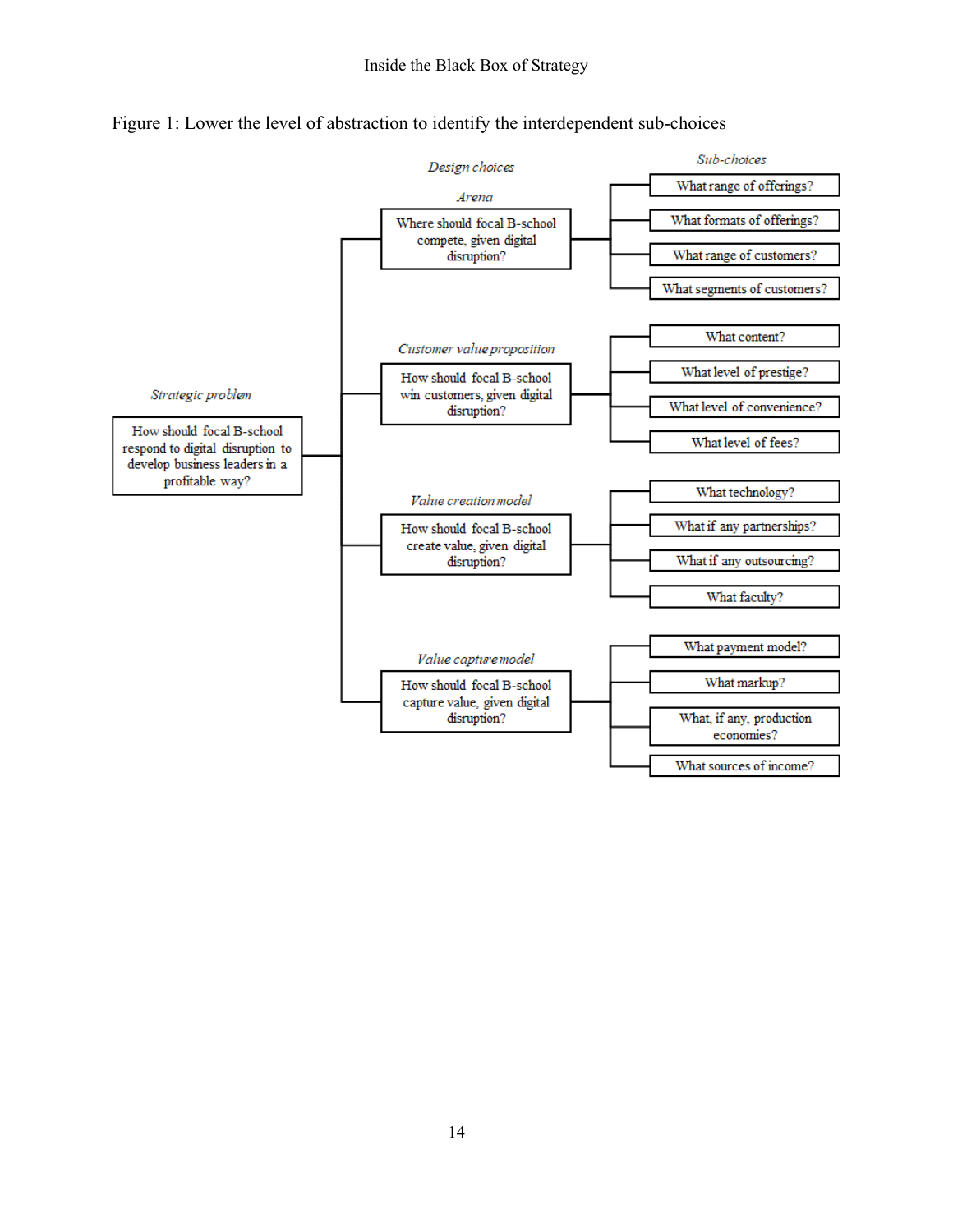| Cross-consistency assessment of the arena's sub- |                                             |                              |                                                                                 |                         |                                           |                                                    |                         |                          |                         |                              |                         |
|--------------------------------------------------|---------------------------------------------|------------------------------|---------------------------------------------------------------------------------|-------------------------|-------------------------------------------|----------------------------------------------------|-------------------------|--------------------------|-------------------------|------------------------------|-------------------------|
| choices                                          |                                             |                              |                                                                                 |                         |                                           |                                                    |                         |                          |                         |                              |                         |
|                                                  |                                             | <b>Offerings formats</b>     |                                                                                 |                         |                                           | <b>Customer segments</b>                           |                         |                          |                         |                              |                         |
|                                                  |                                             | Only<br>services             | <b>B</b> oth<br>services and Only<br>services-as- services-as-Only<br>a-product | a-product               | students                                  | Students and Students and businesses<br>businesses | schools                 | Students.<br>and schools | Only top<br>segment     | Top and<br>middle<br>segment | Whole<br>market         |
|                                                  | Only education                              | v                            | V                                                                               | $\mathbf{v}$            | v                                         |                                                    | $\mathbf{V}$            |                          | v                       | $\mathbf{V}$                 | V                       |
| <b>Offerings range</b>                           | Education and coaching                      | $\mathbf{V}$<br>$\mathbf{1}$ | $\overline{\mathbf{V}}$                                                         |                         | $\mathbf{v}$<br>2a                        |                                                    |                         |                          | 3a<br>v                 | $\overline{\mathbf{V}}$      | $\mathbf{V}$            |
|                                                  | Education, coaching, and<br>consulting      | $\mathbf{v}$                 | v                                                                               | $\overline{\mathbf{V}}$ |                                           | v                                                  |                         | $\overline{\mathbf{V}}$  | v                       | $\overline{\mathbf{V}}$      | v                       |
|                                                  | Only services                               |                              |                                                                                 |                         | $\overline{\mathbf{V}}$                   | $\overline{\mathbf{V}}$                            |                         |                          | $\overline{\mathbf{V}}$ | V                            |                         |
| <b>Offerings formats</b>                         | Both services and services-<br>as-a-product |                              |                                                                                 |                         | $\overline{\mathbf{V}}$<br>2 <sub>b</sub> | $\mathbf{V}$                                       | $\overline{\mathbf{V}}$ | $\overline{\mathbf{V}}$  | 3 <sub>b</sub>          | $\mathbf{v}$                 | $\overline{\mathbf{V}}$ |
|                                                  | Only services-as-a-product                  |                              |                                                                                 |                         | $\overline{\mathbf{V}}$                   | v                                                  | v                       | $\overline{\mathbf{V}}$  |                         |                              | V                       |
|                                                  | Only students                               |                              |                                                                                 |                         |                                           |                                                    |                         |                          | v                       | $\bf{V}$                     | $\mathbf{v}$            |
| <b>Customer range</b>                            | Students and businesses                     |                              |                                                                                 |                         |                                           |                                                    |                         |                          | v                       | $\bf{V}$                     | $\overline{\mathbf{V}}$ |
|                                                  | Students and schools                        |                              |                                                                                 |                         |                                           |                                                    |                         |                          | v                       | $\bf{V}$                     | v                       |
|                                                  | Students, businesses, and<br>schools        |                              |                                                                                 |                         |                                           |                                                    |                         |                          | 3 <sub>c</sub><br>v     | v                            | v                       |

|  |  |  | Figure 2: Combine sub-choices into a consistent choice configuration: Example of the arena. |  |
|--|--|--|---------------------------------------------------------------------------------------------|--|
|  |  |  |                                                                                             |  |